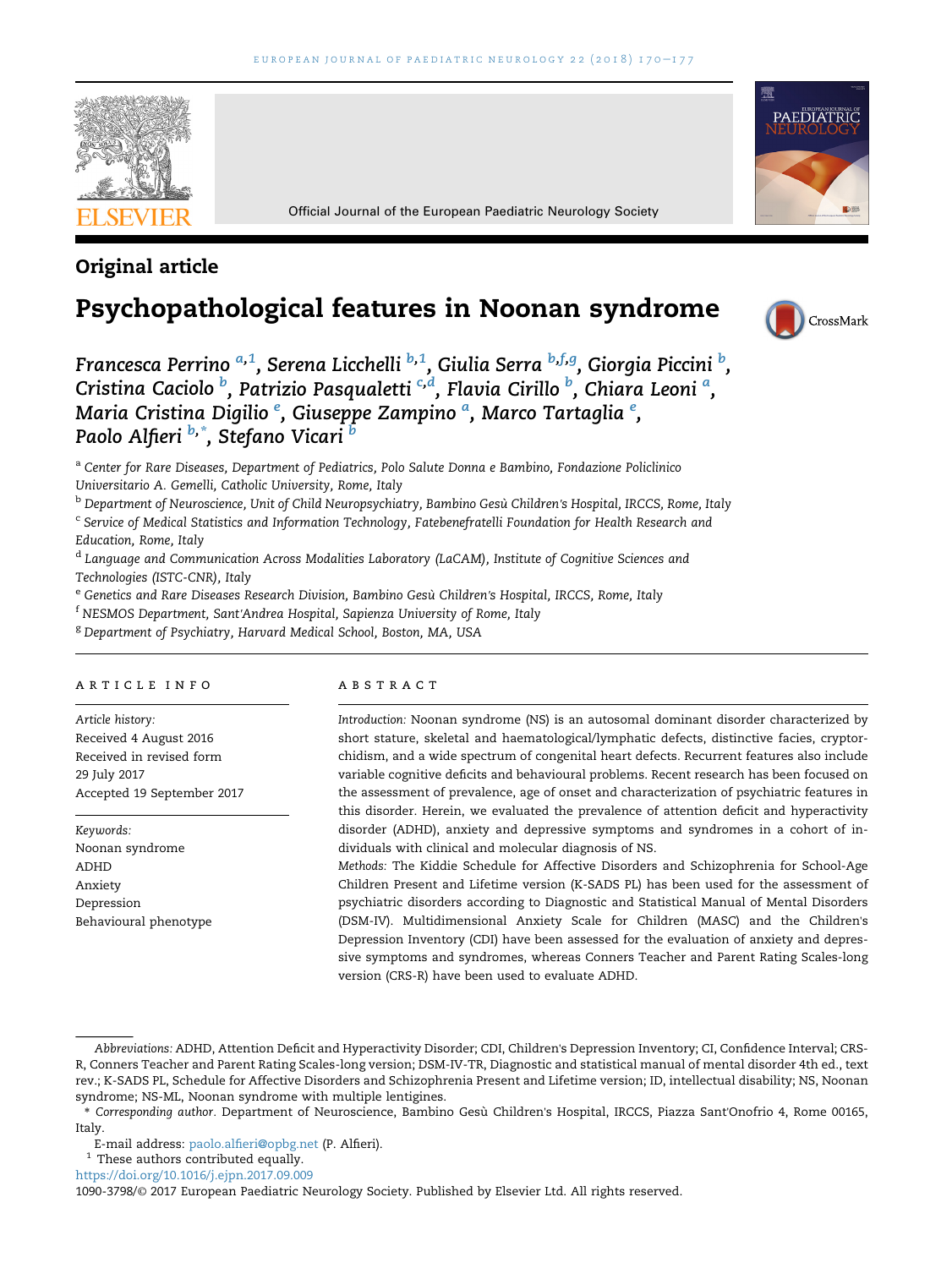Results: The study included 27 individuals (67% males) with an average age of 10.4 years (range 6-18 years) receiving molecular diagnosis of NS or a clinically related condition, evaluated and treated at the Neuropsychiatric Unit of Children's Hospital Bambino Gesù and at the Center for Rare Diseases of Fondazione Policlinico Universitario Agostino Gemelli, in Rome. Twenty individuals showed mutations in PTPN11, five in SOS1 and two in SHOC2. The mean IQ was 94 (Standard Deviation  $= 17$ , min  $= 56$ , max  $= 130$ ). Seventy percent of the individuals (n = 19; 95% Confidence Interval = 52-85%) showed ADHD features, with six individuals reaching DSM-IV-TR criteria for ADHD disorder, and thirteen showing subsyndromal traits. Symptoms or syndrome of anxiety were present in 37% of the cohort ( $n = 10$ ; 95% Confidence Interval  $= 19-56%$ ), with two individuals showing anxiety disorder and eight cases exhibiting subsyndromal traits.

Conclusion: Our results show individuals with NS do present a very high risk to develop psychiatric disorders or symptoms during paediatric age. Based on these findings, preschool assessment of inattentive, hyperactivity/impulsivity and anxiety/depressive symptoms is recommended in order to plan a personalized treatment for psychological/ psychiatric issues in affected individuals. Dedicated prospective studies are required to confirm the present data and better characterize the psychopathological profile in NS.

© 2017 European Paediatric Neurology Society. Published by Elsevier Ltd. All rights reserved.

#### 1. Introduction

The RAS/MAPK signalling pathway is an important signal transduction cascade activated in response of a large array of extracellular stimuli. It controls multiple cellular processes, including proliferation, differentiation, survival and meta $bolism.<sup>1</sup>$  Moreover, it acts in multiple developmental processes, playing a role in controlling learning and memory as well as regulating cognition and behaviour. $2-4$  $2-4$  $2-4$  The deregulation of signal flow through this cascade has been linked to a family of clinically related developmental disorders known as RASopathies<sup>5,6</sup>.

Noonan Syndrome (NS, OMIM 163950) is the most common and clinically variable entity among the RASopathies. It has been firstly described by Jacqueline Noonan, who reported on nine patients with pulmonary valve stenosis, short stature, hypertelorism, mild intellectual disability (ID), ptosis, skeletal malformations, and cryptorchidism.<sup>7</sup> Clinically, NS is characterized by postnatal growth failure, characteristic craniofacial dysmorphism, a wide spectrum of congenital heart disease, skeletal and hematological abnormalities.<sup>8</sup> The prevalence of NS is estimated between 1:1.000 and 1:2.500 live births, with an equal distribution between the two sexes. To date, alterations in twelve genes (i.e., PTPN11, SOS1, KRAS, NRAS, RAF1, BRAF, SHOC2, MEK1, CBL, RIT1, SOS2, RRAS, LZTR1 and PPP1CB) have been identified causing NS or closely related condition, such as NS with multiple lentigines (NS-ML, OMIM 151100), Mazzanti syndrome, also known as Noonan syndrome-like disorder with loose anagen hair (NS-LAH, OMIM 607721) and the more recently described CBL mutationassociated syndrome (NSLL, OMIM 613563). In NS, psychomotor development may be delayed; in about 25% of affected individuals, neonatal hypotonia have been described, which usually improves along the time and ligamentous laxity is also present.

In a large fraction of subjects with NS, cognitive skills are generally within normal ranges, with an intelligence quotient (IQ) falling between 70 and  $120.^{9,10}$  Studies on cognitive abilities in individuals with a clinical diagnosis of NS suggest a prevalence of ID (IQ  $<$  70) in approximately 20% of subjects, $9,11,12$  with mild cognitive impairment in one-third of cases[.13,14](#page-6-0) Nonetheless there are indications that up to  $40-50\%$  of NS patients require school accommodations.<sup>[15](#page-6-0)</sup>

Moreover, difficulties in the "social cognition" have been described in patients with NS, in particular defects in emotion recognition leading to alexithymia (inability to express emotions verbally) in a significant proportion of cases.<sup>16</sup> Concerning the psychopathological aspects, mood disorders, social problems, communication difficulties, executive function impairment, and attention deficit and hyperactivity disorder (ADHD) have also been reported. $9-11,14,17-20$  $9-11,14,17-20$  $9-11,14,17-20$  $9-11,14,17-20$  $9-11,14,17-20$  We recently investigated the behavioural profiles in RASopathies, and highlighted the presence of depressive and anxious symptoms, and social and attention problems in children with NS. $^{21}$ More recently, Pierpont et al. emphasized children with NS (1/ 3 of the study sample did not have molecular confirmation for NS) have higher rates of ADHD diagnosis (34% of cases), as well as reduced performance on behavioural attention mea-sures compared with unaffected siblings.<sup>[22](#page-6-0)</sup>

Increasing scientific interest has been focused on the relationships between genotype and cognitive/behavioural phenotype in genetic syndromes. $23$  The presence of specific cognitive, psychiatric and behavioral profiles (including adaptive function impairment) has been well described for several syndromes and it has been considered to be independently correlated with the underlying genotype (also when controlled for environmental factors). $24$ 

The aim of the present study was to evaluate the presence and the prevalence of psychiatric symptoms and syndromes in NS and related disorders according to Diagnostic and Statistical Manual of Mental Disorders (4th ed., text rev; DSM-IV-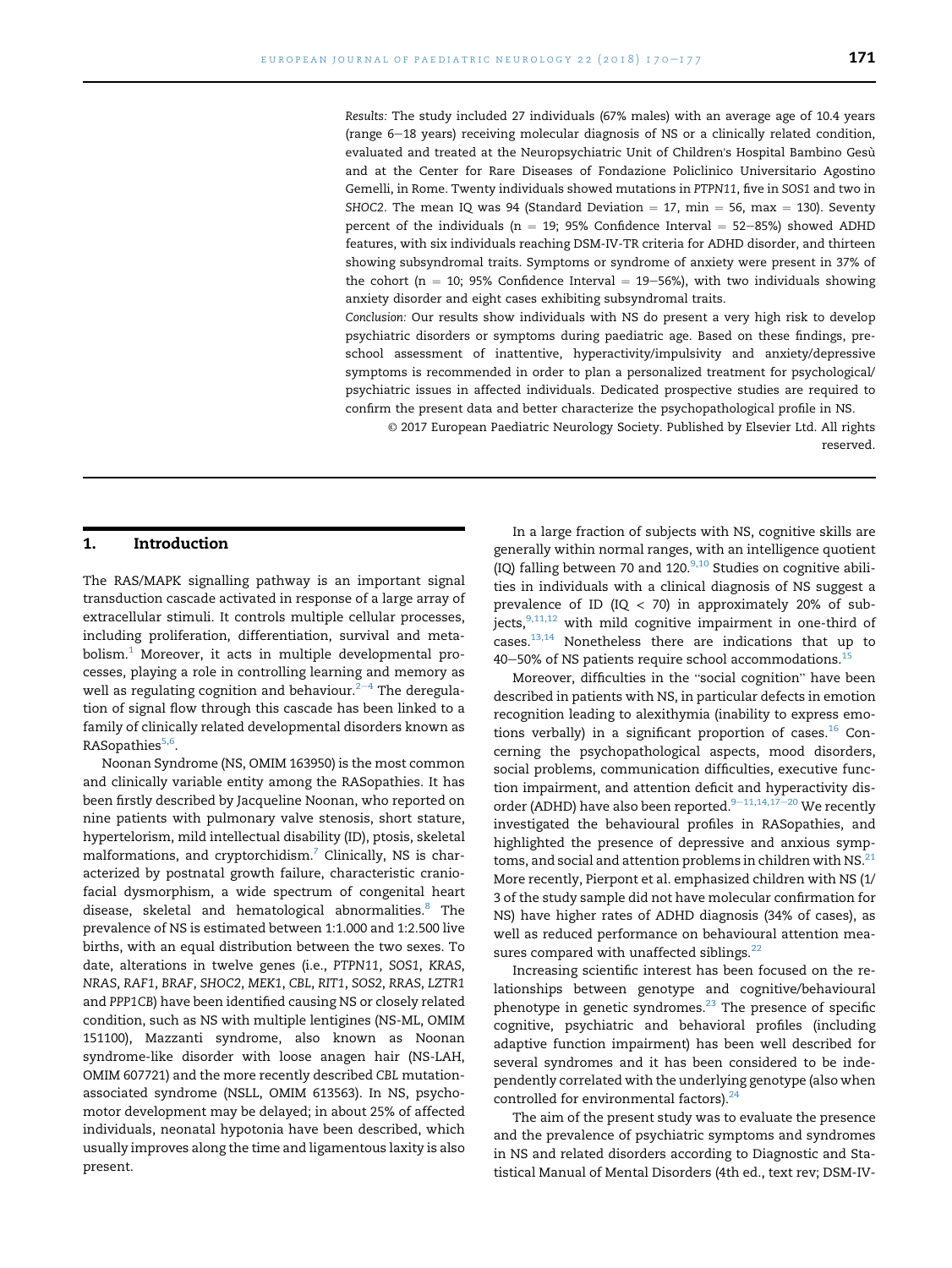TR; American Psychiatric Association, 2000)<sup>25</sup> criteria in a sample of children and adolescents with clinical and molecular diagnosis of NS.

#### 2. Materials and methods

Children affected by NS were recruited from the Child Neuropsychiatric Unit of the Children Hospital Bambino Gesù and the Center for Rare Diseases of Fondazione Policlinico Universitario Agostino Gemelli, Rome. Diagnosis of NS or a related RASopathy was made by experienced medical geneticists and paediatricians based on the clinical evaluation, and it was confirmed by molecular analysis. All but two mutations had previously been reported as disease-causing in patients with NS or a related trait. One sporadic subject exhibited a SOS1 missense variant (p.Gln426Pro) affecting a residue located in a documented mutational hot spot of the gene. $^{26}$  $^{26}$  $^{26}$  A second case showed a PTPN11 change (p.Arg186Trp) that had previously been reported as disease-causing in a single NS case.[27](#page-6-0) In both families, parental DNAs were not available to demonstrate the de novo origin of the variant; consequently, both changes were formally considered as variants with uncertain significance. Participants were evaluated by an expert child psychiatrist and assessed with rating scales by experienced neuropsychologists. Parents gave their consent to perform the different type of tests.

General cognitive abilities were assessed with age-scaled tests based on age, language and cognitive skills including Raven Coloured Progressive Matrices Test,<sup>28</sup> Wechsler Pre-school and Primary Scale of Intelligence (WIPPSI III),<sup>[29](#page-6-0)</sup> Wechsler intelligence Scale for Children-Revised (WISC-III)<sup>[30](#page-6-0)</sup> and Leiter International Performance Scale  $-$  Revised VR Battery, brief version (Leiter-R). $31$  Intellectual abilities were classified according to the Diagnostic and Statistical Manual of Mental Disorders (4th ed., text rev.; DSM-IV-TR; American Psychiatric Association [APA], 2000).<sup>25</sup>

Children and parents have been interviewed using the Schedule for Affective Disorders and Schizophrenia for School Age Children, Present and Lifetime version (K-SADS PL), $32$  to detect current and past features of psychopathological signs/ psychiatric disorders in children and adolescents according to DSM-IV criteria (4th ed; DSM-IV; American Psychiatric Association [APA],  $1994$ ). $33$ 

Additionally, symptoms of anxiety and depression were respectively evaluated with the Multidimensional Anxiety Scale for Children (MASC) $34$  and the Children's Depression Inventory (CDI).[35](#page-6-0) The MASC is a 39-item self-report measure to assess physical symptoms, social anxiety, harm avoidance and separation anxiety. Children rated each item on a scale from 0 (never true about me) to 3 (often true about me). Total scores were reported on a standard scale, with a mean of 50 and standard deviation of 10. The CDI is a 27-item self-report inventory used to measure depressive symptoms in children and adolescents between the ages of  $7-17$ . Each item is a set of statements from which the respondent has to select the response that best describes their thoughts and feelings in the past two weeks. A total score ranging from 0 to 54 is based on a five factors solution including mood, interpersonal problems, ineffectiveness, anhedonia, and negative self-esteem. A score

above 19 suggests the presence of clinically significant depressive symptoms.

Child behaviour was evaluated by using Conners Teacher and Parent Rating Scales-long version (CRS-R): the Conners Teacher Rating Scales-long version (CTRS-R:L)<sup>[36](#page-6-0)</sup> and Conners Parent Rating Scales-long version (CPRS-R:L)<sup>[36](#page-6-0)</sup>. The CPRS-R and CTRS-R report parent and teacher ratings of child behaviours involving problems in seven psychopathological areas: oppositional, inattention, hyperactive, anxious-shy, perfectionism, social problems, and psycho-somatic. Additionally, the items can be grouped into various indexes, including a global index, an ADHD index, and a DSM-IV-TR symptom index. Parents/teachers rated each item on a scale from 0 (not true at all) to 3 (verymuch true). Each subscale score is based on a standard scale, with a mean of 50 and standard deviation of 10. Significant results were considered from a low T-score of 61 (mildly atypical) to above 70 (markedly atypical).

#### 2.1. Procedures

The Task Battery was administered to each participant individually and to her/his parents by an experienced psychologist during 2 sessions. Results of evaluation were classified in "presence of disorder", "traits of disorder", "absence of disorder". "presence of disorder", "traits of disorder", "absence of disorder".<br>Participants with "presence of disorder" fulfilled all DSM IV-TR diagnostic criteria for ADHD or Anxiety disorders (Participants with an anxiety disorder had a DSM-IV TR diagnosis of General Anxiety, or Separation Anxiety, or Specific/Social Phobias).

Participants with "traits of disorder" showed a subsyndromal symptomatology (i.e. NOT fulfilling DSM-IV TR criteria for ADHD or anxiety disorders).

#### 2.2. Statistical analysis

General Linear Models were used to compare groups. However, to compare the two cases with mutation in SHOC2 to the other genotypes, single-case analysis was performed, following the procedure proposed by Crawford et al. $37$ 

Prevalence estimates were provided along with 95% Confidence Interval (CI) according to exact binomial approach. Concordance between raters (Parents, Teachers) was assessed by means of two-way Intra-Class-Correlation (ICC). SPSS 20.0 was used for the statistical analysis.

#### 3. Results

The study included 27 subjects (18 males) with average age 10.4 years (range  $6-18$  years) with diagnosis of NS, NS-ML or NS-LAH. Twenty subjects were heterozygous for mutations in PTPN11 gene, five carried mutations in SOS1 gene and two carried a mutated SHOC2 allele [\(Table 1](#page-3-0)).

The mean IQ was  $94$  (SD = 17, min = 56, max = 130). No differences in IQ were found between PTPN11 and SOS1  $(p = 0.212)$ . Since the group mutated in SHOC2 gene was too small (2 cases) for standard inferential test, a single-case analysis was performed showing the subject's score of one subject (IQ  $=$  56) was small enough to reject the null hypothesis he/she should be randomly drawn from PTPN11 ( $p = 0.014$ ) or SOS1 ( $p = 0.040$ ) population.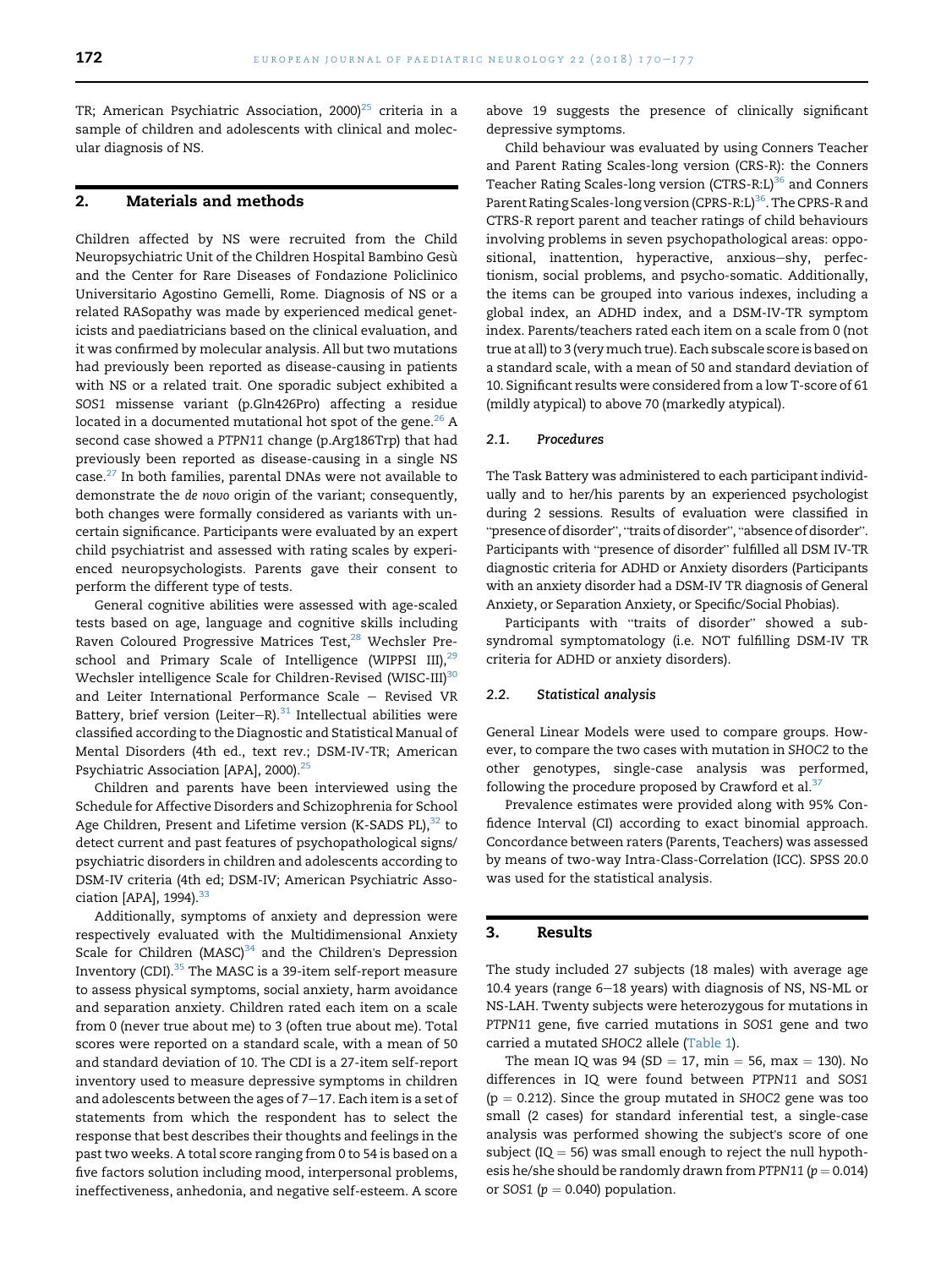<span id="page-3-0"></span>

| Table $1$ – Descriptive characteristics of subjects with Noonan syndrome or a clinically related disorder. |                |                            |                  |                |  |  |  |
|------------------------------------------------------------------------------------------------------------|----------------|----------------------------|------------------|----------------|--|--|--|
| Measure                                                                                                    | All subjects   | PTPN11                     | SOS <sub>1</sub> | SHOC2          |  |  |  |
| Subjects (n)                                                                                               | 27             | 20                         | 5                | $\overline{2}$ |  |  |  |
| Males $(n, %)$                                                                                             | 18 (67%)       | 15 (75%)                   | 1(20%)           | $2(100\%)$     |  |  |  |
| Age (mean $\pm$ SD)                                                                                        | $10.4 \pm 3.3$ | $10.6 \pm 3.3$             | $10.0 \pm 3.6$   | $13.5 \pm 3.6$ |  |  |  |
| Range                                                                                                      | $6 - 18$       | $6 - 18$                   | $6 - 15$         | $11 - 16$      |  |  |  |
| (n) Mutations                                                                                              |                | (5) Asn308Asp              | $(2)$ Arg552Lys  | $(2)$ Ser2Gly  |  |  |  |
|                                                                                                            |                | (3) Asn308Ser              | $(1)$ Gln426Prob |                |  |  |  |
|                                                                                                            |                | $(1)$ Asn $58$ Lys         | (1) Ile733Phe    |                |  |  |  |
|                                                                                                            |                | (1) Phe285Ser              | $(1)$ Met269Thr  |                |  |  |  |
|                                                                                                            |                | (1) Thr468Met <sup>a</sup> |                  |                |  |  |  |
|                                                                                                            |                | $(1)$ Ala72Gly             |                  |                |  |  |  |
|                                                                                                            |                | $(1)$ Ala72Ser             |                  |                |  |  |  |
|                                                                                                            |                | $(1)$ Arg186 $Trpb$        |                  |                |  |  |  |
|                                                                                                            |                | (1) Asp106Ala              |                  |                |  |  |  |
|                                                                                                            |                | $(1)$ Asp61Gly             |                  |                |  |  |  |
|                                                                                                            |                | $(1)$ Gly503Arg            |                  |                |  |  |  |
|                                                                                                            |                | $(1)$ Thr42Ala             |                  |                |  |  |  |
|                                                                                                            |                | $(1)$ Tyr $62Asp$          |                  |                |  |  |  |
|                                                                                                            |                | $(1)$ Tyr63Cys             |                  |                |  |  |  |
| <sup>a</sup> Clinical features of this subject fit NS-ML.                                                  |                |                            |                  |                |  |  |  |
| <sup>b</sup> This variant should be formally considered as a "variant of uncertain significance".          |                |                            |                  |                |  |  |  |

| Table $2 - IQ$ and diagnosis of subjects with Noonan<br>syndrome.               |                      |        |                                                         |                   |  |  |  |
|---------------------------------------------------------------------------------|----------------------|--------|---------------------------------------------------------|-------------------|--|--|--|
| Measure                                                                         | All                  | PTPN11 | SO <sub>S1</sub><br>subjects mutation mutation mutation | SHOC <sub>2</sub> |  |  |  |
| Subjects (n)                                                                    | 27                   | 20     | 5                                                       | 2                 |  |  |  |
| IQ (mean $\pm$ SD)<br>Diagnosis (n, %)                                          | $94 \pm 17$          |        | $94.9 \pm 13.8$ 104.4 $\pm$ 18.3 63.0 $\pm$ 9.9         |                   |  |  |  |
| ADHD syndrome                                                                   | 6 (22%)              | 4(20%) | 1(20%)                                                  | 1 (50%)           |  |  |  |
| <b>ADHD</b> traits                                                              | 13 (48%) 9 (45%)     |        | 3(60%)                                                  | 1 (50%)           |  |  |  |
| Anxiety syndrome                                                                | $2(7.4\%)$ $2(10\%)$ |        | $0(00\%)$                                               | $0(00\%)$         |  |  |  |
| Anxiety traits                                                                  | 8 (29.6%) 4 (20%)    |        | 3(60%)                                                  | 1 (50%)           |  |  |  |
| IQ intelligence quotient, ADHD attention deficit and hyperactivity<br>disorder. |                      |        |                                                         |                   |  |  |  |

Whereas for the other subject with mutation in SHOC2 gene (IQ  $=$  70) the difference did not reach statistical significance ( $p = 0.087$  vs. PTPN11 and  $p = 0.095$  vs. SOS1). Overall, these findings confirm previous studies documenting more relevant cognitive deficits in children harbouring mutation in SHOC2 gene compared to PTPN11 or SOS1 genes.

Prevalence of ADHD and anxiety symptoms in study cohort are available in Table 2. One individual was affected by both disorders and four showed both ADHD and anxiety traits. Two of the six individuals with ADHD disorder showed ID (IQ  $=$  56 and  $IQ = 62$  within the SHOC2 and PTPN11 mutated subgroup, respectively). Only three patients did not present any trait or disorder.

The concordance between parents and teachers on Conners rating scale was low, ranging from  $ICC = 0.01$  for the least concordant to  $ICC = 0.43$  for the highest concordant item. RM-ANOVA with Item (13 levels) and Rater (2 levels) as withinsubjects factor and Group as between-subjects factor indicated a significant Rater  $\times$  Group interaction (F (2,18)  $=$  3.23;  $p = 0.0469$ ). As shown in [Fig. 1](#page-4-0) and confirmed by Bonferroni post-hoc analysis, when the raters were Parents, the only

significant difference was between absence of ADHD and ADHD disorder ( $p = 0.034$ ) with the group of ADHD traits inbetween ( $p = 0.184$  vs. absence;  $p = 0.471$  vs. disorder). When the raters were Teachers, the group with ADHD disorder was characterized by values higher than both the others  $(p = 0.027 \text{ vs. absence}; p = 0.005 \text{ vs. ADHD traits}$ , while no difference was found between ADHD absence and traits groups ( $p = 0.995$ ). These analyses suggest that parents tend to report high scores in ADHD traits already, while Teachers report these only in ADHD disorder.

Looking at each rater separately, no evidence of "Group X Item" interactions were found ( $p > 0.3$  in both cases) while overall (across items) differences among groups were found (parents: F (2,22) = 3.988; p = 0.033; teachers: F (2,19) = 7.183;  $p = 0.005$ ).

In our cohort, six subjects, all males, with a clinical diagnosis of ADHD, according to the DSM IV-TR criteria, showed clinically significant scores (above the cut off of 60) in all major subscales of CRS-R questionnaires filled by both parents and teachers [\(Table 3](#page-4-0)). In order to investigate the correlation between clinical diagnosis of ADHD and CRS-R subscale scores, a Spearman correlation was performed. We observed overall significant correlations, and specifically highly significant correlations in the subscales Total Clinical Global Impression (CGK, rho  $= 0.51$ ,  $p = 0.008$ ), DSM-IV-TR oriented for inattention subtype (CGL, rho  $= 0.54$ ; p  $= 0.005$ ) and DSM-IV-TR oriented for combined subtype (CGN, rho =  $0.50$ ; p =  $0.009$ ).

Only 2 subjects (both with mutation in PTPN11) presented an anxiety disorder, and other 8 cases showed anxiety traits; of the 2 patients suffering from an anxiety disorder one had ID and ADHD.

#### 4. Discussion

To our knowledge this is the first study systematically assessing a wide spectrum of psychopathological features in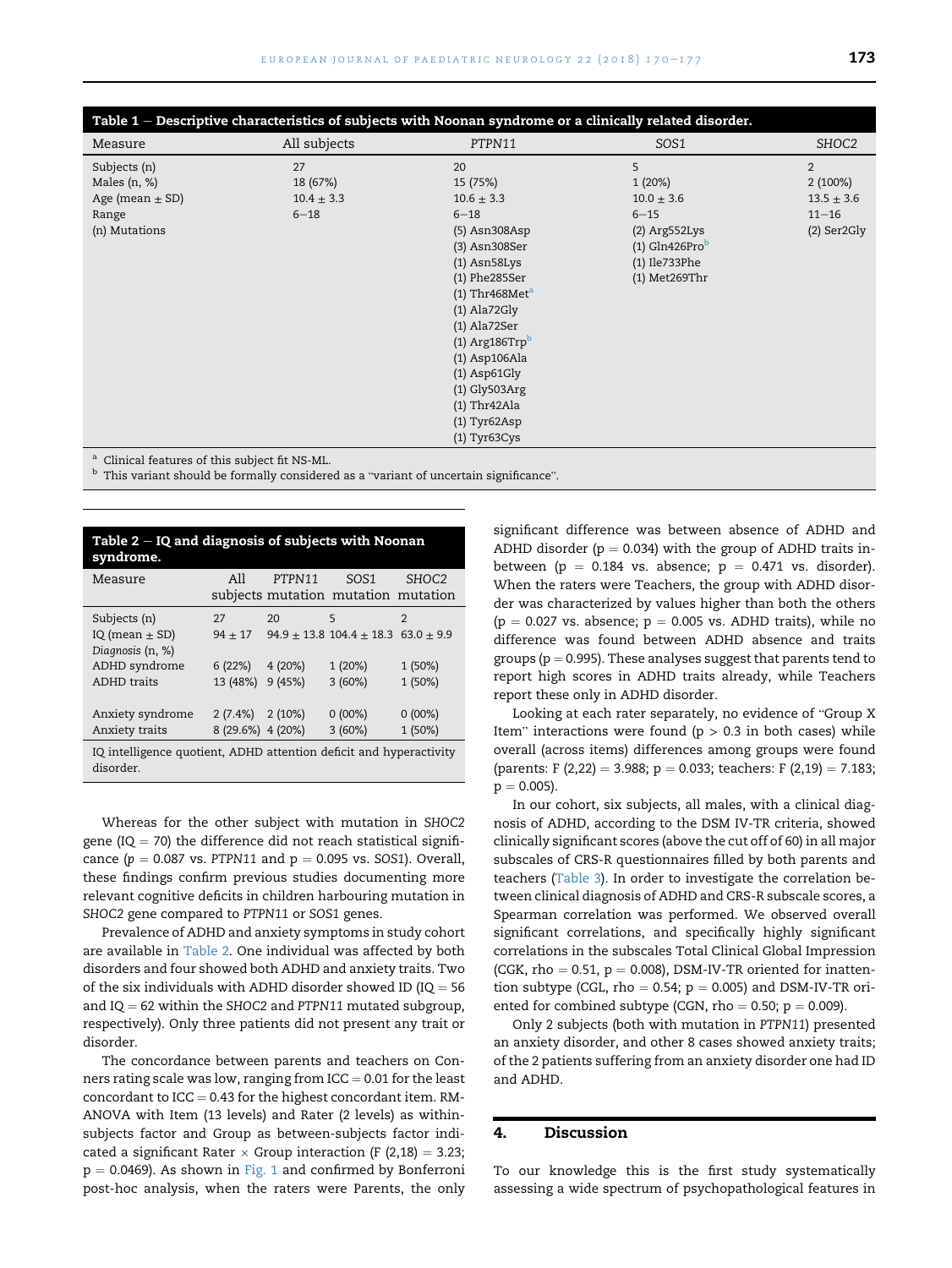<span id="page-4-0"></span>

children with a molecularly confirmed diagnosis of NS and clinically related disorders. Our data confirm the previously reported higher prevalence of ADHD in these disorders compared to the general population during juvenile age, but also for the first time report a considerably high prevalence of anxiety traits in children with NS and related conditions. The results of the present study also confirm the heterogeneity on IQ scores observed in patients with NS, which appears to be related to the genetic heterogeneity characterizing this disorder.

The characterization of the cognitive-behavioural phenotype associated to a genetic syndrome improves the

| Table $3$ – Conners scores subscales (pT) in subjects with ADHD. |            |          |                               |          |                                                 |          |                                                               |          |                                              |          |
|------------------------------------------------------------------|------------|----------|-------------------------------|----------|-------------------------------------------------|----------|---------------------------------------------------------------|----------|----------------------------------------------|----------|
| Mutations of subjects<br>with ADHD                               | ADHD Index |          | Clinical Global<br>Impression |          | DSM-IV oriented<br>for ADHD<br>inattentive type |          | DSM IV oriented<br>for ADHD<br>hyperactive/<br>impulsive type |          | DSM IV oriented<br>for ADHD<br>combined type |          |
|                                                                  | Parents    | Teachers | Parents                       | Teachers | Parents                                         | Teachers | Parents                                                       | Teachers | Parents                                      | Teachers |
| PTPN11 Asn308Ser                                                 | 68         | 74       | 62                            | 72       | N.A.                                            | 59       | 75                                                            | 70       | 74                                           | 66       |
| PTPN11 Ala72Gly                                                  | 74         | 78       | 75                            | 72       | 70                                              | 71       | 79                                                            | 81       | 77                                           | 80       |
| PTPN11 Ala72Ser                                                  | 64         | 63       | 56                            | 61       | 78                                              | 74       | 59                                                            | 57       | 69                                           | 67       |
| PTPN11 Asp106Ala                                                 | 77         | 59       | 80                            | 68       | 76                                              | 71       | 81                                                            | 47       | 82                                           | 61       |
| SOS1 Met269Thr                                                   | 87         | N.A.     | 76                            | N.A.     | 86                                              | N.A.     | 73                                                            | N.A.     | 83                                           | N.A.     |
| SHOC2 Ser2Gly                                                    | 54         | 71       | 50                            | 73       | 61                                              | 70       | 55                                                            | 70       | 58                                           | 72       |

ADHD attention deficit and hyperactivity disorder, DSM IV diagnostic and statistical manual of mental disorder 4th ed. N.A. not available.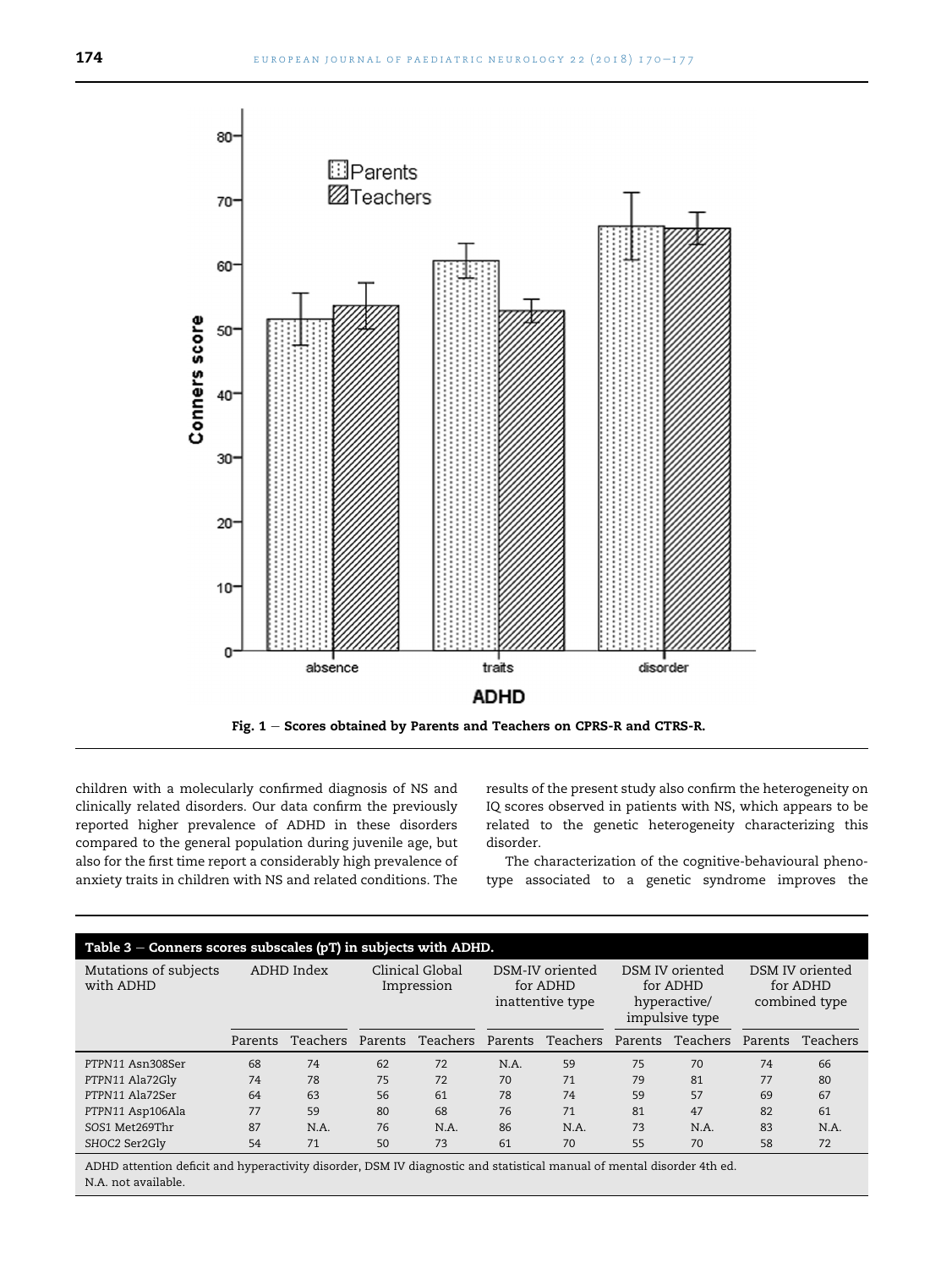knowledge on the specific condition by identifying the relationships between behavioural characteristics and underlying genotype, with a paramount impact on clinical practice.<sup>23</sup> Indeed, the identification of behavioural phenotypes has important implications for genetic counselling, diagnosis and management of children and families with genetic syndromes.

Seventy percent of subjects in our sample ( $n = 19$ ; 95%  $CI = 52-85%$ ) showed ADHD features, with six individuals (22% of the sample) meeting DSM-IV-TR criteria for ADHD disorder, and thirteen (48%) showing sub-syndromal traits. This finding confirms previous evidences of a greater prevalence of ADHD in NS compared to the general population in European countries, $^{22}$  $^{22}$  $^{22}$  and extends this result to our country showing a significant higher prevalence of ADHD syndrome in NS compared to the Italian juvenile population (22% in NS versus 3% in general population).<sup>[38](#page-6-0)</sup> Moreover, the 48% prevalence of ADHD sub-syndromal traits appear to be 7-times greater in NS and related disorders compared to the 6.9% of reported prevalence in the Italian general population.<sup>39</sup> General estimated frequency (22%) of ADHD disorder in our sample is slightly lower than the 34% prevalence of ADHD diagnosis recently reported by Pierpont et al. in subjects with NS.<sup>22</sup> This difference could be partially explained by the more stringent diagnostic criteria for ADHD disorder used in our study, including a direct evaluation of all individuals plus the acquisition of clinical information from both parents and teachers of the involved subjects (CRS-R). Moreover, 3 subjects in our sample (11%) showed only ADHD sub-syndromal traits at the moment of the evaluation, but have been previously diagnosed with ADHD disorder, that was partially compensated at the moment of our assessment.

In order to have a better characterization of the correlation between behavioural phenotype and the genotype (affected gene and type of mutation), we conducted a correlation analysis between the genotype and behavioural test's results. Although the number of the analysed subjects was not sufficient to make a meaningful statistical analysis, ADHD diagnosis looks to be present in individuals carrying any mutation in the three genes.

Possible neurobiological mechanisms underlying the high proportion of ADHD symptoms and syndromes in individuals with NS involve dysfunction of the inhibitory brain circuits on prefrontal cortex and striatum, described in animal models and leading to attention and executive function impairment.[40,41](#page-6-0) Also, aberrant signalling through RAS and the MAPK cascade has a relevant role in controlling neuronal cell fate, differentiation and function. $1$  In particular, this cascade plays a role in controlling synaptic function (e.g., activity of GABAergic neurons), and changes in hippocampal GABAergic transmission affects learning and memory, while disruption of GABAergic projections from the medium spiny neurons in the striatum alters feedback inhibition of excitatory glutamatergic and the dopaminergic pathways, causing cortical inhibitory-excitatory imbalances.<sup>[42](#page-7-0)</sup>

Symptoms or syndrome of anxiety, including General and Separation Anxiety, and Specific/Social Phobias were present in 37% of the cohort (n = 10; 95% CI = 19–56%), with two individuals (7.4%) showing a DSM-IV anxiety disorder and eight cases (29.7%) exhibiting sub-syndromal anxiety traits. The prevalence of anxiety sub-syndromal traits is 3-times greater than the 10% prevalence reported in community studies of Italian children. $43$  This new finding is an important step towards the definition of a psychopathological phenotype of NS and related syndromes, and indicates that emotion regulation might be affected too in this population. This is in line with findings reporting a 50% prevalence of depression in adult samples diagnosed with  $NS<sub>144</sub>$  and with several prospective studies identifying that childhood and adolescent anxiety might precede and predict the development of future adult depressive disorder.<sup>45,46</sup>

Finally, our results confirm the heterogeneity on IQ scores in patients with NS, and are consistent with previous studies finding that the average IQ is generally higher in individuals with NS due to a SOS1 mutation, compared to mutations in other genes.<sup>[10](#page-6-0)</sup>

#### 4.1. Limitations

The main limitation of this study is the small sample size, particularly of individuals carrying SHOC2 gene mutation. However, all but two subjects have a molecular confirmed diagnosis of NS assuring the precision of the diagnosis. Two subjects show "variants with uncertain significance", however both cases exhibited a NS phenotype and although weak, there is evidence suggesting their possible causative role in pathogenesis.

Also, the short number of subjects with different genetic mutations did not permit to perform a psychopathological genotype/phenotype correlation. Finally, the retrospective and cross-sectional evaluation does not allow the description of a developmental psychopathological profile of this subjects, but should guide future prospective studies involving larger and more homogeneous samples.

#### 5. Conclusions

In 27 individuals with average age 10.4 years (range  $6-18$ years) with molecular diagnosis of NS or a clinically related disorder we found that 22% of the sample met DSM-IV-TR criteria for ADHD, and 48% showed sub-syndromal ADHD traits, a prevalence that is 7-times greater compared to the 6.9% of reported prevalence of ADHD syndrome and traits in the Italian general population.

Symptoms of anxiety were present in 29.7%, a prevalence that is 3-times greater than the 10% prevalence reported in community studies of Italian children. The present results confirm individuals with NS are at risk to develop a psychopathological disorder or psychiatric disorder, such as ADHD, along their life. It is useful to carry out a screening preschool on attentive functions detecting hyperactivity/impulsivity; it is important to acquire information both from parents and teachers to diagnose and treat a specific disorder as soon as possible.

These data also remark the utility to monitor the anxiety symptoms aiming to perform a precocious diagnosis and plan a specific treatment.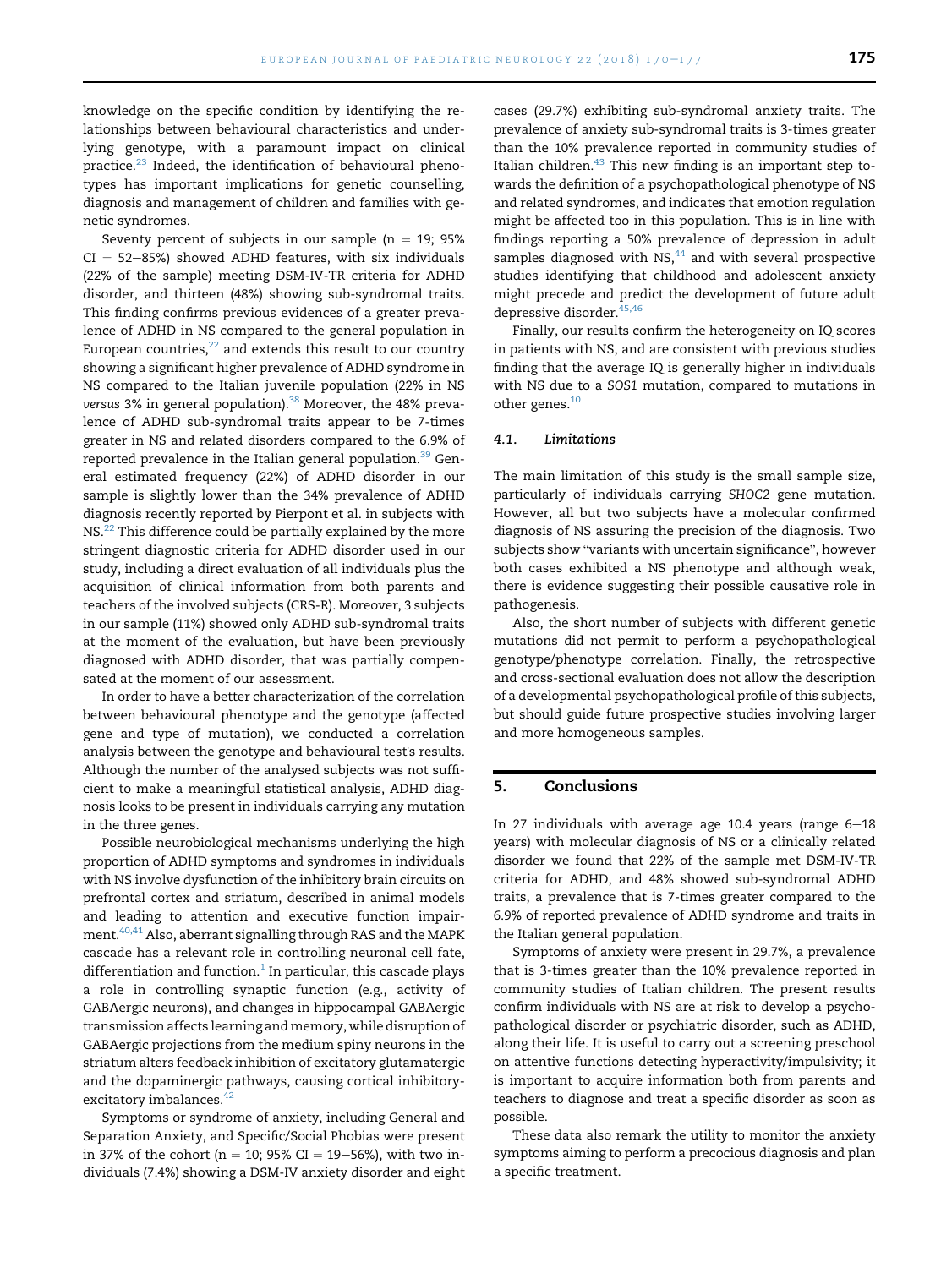#### <span id="page-6-0"></span>Conflict of interest

None declared.

### Acknowledgements

We wish to thank the families participating to the study. This work was supported by Ministero della Salute (Ricerca Corrente 2016 to MT; Ricerca Finalizzata RF-2011-02349938 to MT and E-Rare (NSEuronet to MT)). We also wish to thank AISC (Associazione Italiana Sindrome di Costello) for support.

#### references

- 1. [Fey D, Matallanas D, Rauch J, Rukhlenko OS, Kholodenko BN.](http://refhub.elsevier.com/S1090-3798(17)31918-9/sref1) [The complexities and versatility of the RAS-to-ERK signalling](http://refhub.elsevier.com/S1090-3798(17)31918-9/sref1) [system in normal and cancer cells.](http://refhub.elsevier.com/S1090-3798(17)31918-9/sref1) Semin Cell Dev Biol 2016:58:96-[107](http://refhub.elsevier.com/S1090-3798(17)31918-9/sref1).
- 2. [Weeber EJ, Sweatt JD. Molecular neurobiology of human](http://refhub.elsevier.com/S1090-3798(17)31918-9/sref2) [cognition.](http://refhub.elsevier.com/S1090-3798(17)31918-9/sref2) Neuron 2002;33(6):[8](http://refhub.elsevier.com/S1090-3798(17)31918-9/sref2)45-8.
- 3. [Krab LC, Goorden SM, Elgersma Y. Oncogenes on my mind:](http://refhub.elsevier.com/S1090-3798(17)31918-9/sref3) [ERK and MTOR signalling in cognitive diseases.](http://refhub.elsevier.com/S1090-3798(17)31918-9/sref3) Trends Genet 2008;24[\(10\):498](http://refhub.elsevier.com/S1090-3798(17)31918-9/sref3)-[510](http://refhub.elsevier.com/S1090-3798(17)31918-9/sref3).
- 4. [Ryu HH, Lee YS. Cell type-specific roles of RAS-MAPK](http://refhub.elsevier.com/S1090-3798(17)31918-9/sref4) [signaling in learning and memory: implications in](http://refhub.elsevier.com/S1090-3798(17)31918-9/sref4) [neurodevelopmental disorders.](http://refhub.elsevier.com/S1090-3798(17)31918-9/sref4) Neurobiol Learn Mem [2016;](http://refhub.elsevier.com/S1090-3798(17)31918-9/sref4)135:13-[21.](http://refhub.elsevier.com/S1090-3798(17)31918-9/sref4)
- 5. [Tartaglia M, Gelb BD. Disorders of dysregulated signal traffic](http://refhub.elsevier.com/S1090-3798(17)31918-9/sref5) [through the RAS-MAPK pathway: phenotypic spectrum and](http://refhub.elsevier.com/S1090-3798(17)31918-9/sref5) [molecular mechanisms.](http://refhub.elsevier.com/S1090-3798(17)31918-9/sref5) Ann N Y Acad Sci 2010;1214:99-[121.](http://refhub.elsevier.com/S1090-3798(17)31918-9/sref5)
- 6. Rauen KA. The RASopathies. [Annu Rev Genomics Hum Genet](http://refhub.elsevier.com/S1090-3798(17)31918-9/sref6) [2013;](http://refhub.elsevier.com/S1090-3798(17)31918-9/sref6)14:355-[69](http://refhub.elsevier.com/S1090-3798(17)31918-9/sref6).
- 7. [Noonan JA, Ehmke DA. Associated non-cardiac](http://refhub.elsevier.com/S1090-3798(17)31918-9/sref7) [malformations in children with congenital heart disease.](http://refhub.elsevier.com/S1090-3798(17)31918-9/sref7) J [Pediatr](http://refhub.elsevier.com/S1090-3798(17)31918-9/sref7) 1963;63:468-[70](http://refhub.elsevier.com/S1090-3798(17)31918-9/sref7).
- 8. [Roberts AE, Allanson JE, Tartaglia M, Gelb BD. Noonan](http://refhub.elsevier.com/S1090-3798(17)31918-9/sref8) [syndrome.](http://refhub.elsevier.com/S1090-3798(17)31918-9/sref8) Lancet 2013;381:333-[42](http://refhub.elsevier.com/S1090-3798(17)31918-9/sref8).
- 9. [Allanson JE. Noonan syndrome.](http://refhub.elsevier.com/S1090-3798(17)31918-9/sref9) Am J Med Genet Part C Semin [Med Genet](http://refhub.elsevier.com/S1090-3798(17)31918-9/sref9) 2007;145C:274-[9](http://refhub.elsevier.com/S1090-3798(17)31918-9/sref9).
- 10. [Cesarini L, Alfieri P, Pantaleoni F, et al. Cognitive profile of](http://refhub.elsevier.com/S1090-3798(17)31918-9/sref10) [disorders associated with dysregulation of the RAS/MAPK](http://refhub.elsevier.com/S1090-3798(17)31918-9/sref10) [signaling cascade.](http://refhub.elsevier.com/S1090-3798(17)31918-9/sref10) Am J Med Genet A 2009;49A:140-[6](http://refhub.elsevier.com/S1090-3798(17)31918-9/sref10).
- 11. [Lee DA, Portnoy S, Hill P, Gillberg C, Patton MA. Psychological](http://refhub.elsevier.com/S1090-3798(17)31918-9/sref11) [profile of children with Noonan syndrome.](http://refhub.elsevier.com/S1090-3798(17)31918-9/sref11) Dev Med Child [Neurol](http://refhub.elsevier.com/S1090-3798(17)31918-9/sref11) 2005;47:35-[8](http://refhub.elsevier.com/S1090-3798(17)31918-9/sref11).
- 12. [Pierpont EI, Pierpont ME, Mendelsohn NJ, et al. Genotype](http://refhub.elsevier.com/S1090-3798(17)31918-9/sref12) [differences in cognitive functioning in Noonan syndrome.](http://refhub.elsevier.com/S1090-3798(17)31918-9/sref12) [Genes Brain Behav](http://refhub.elsevier.com/S1090-3798(17)31918-9/sref12) 2009;8:275-[82.](http://refhub.elsevier.com/S1090-3798(17)31918-9/sref12)
- 13. [Mendez HM, Opitz JM. Noonan syndrome: a review.](http://refhub.elsevier.com/S1090-3798(17)31918-9/sref13) Am J Med [Genet](http://refhub.elsevier.com/S1090-3798(17)31918-9/sref13) 1985;21:493-[506](http://refhub.elsevier.com/S1090-3798(17)31918-9/sref13).
- 14. [Allanson JE. Noonan syndrome.](http://refhub.elsevier.com/S1090-3798(17)31918-9/sref14) J Med Genet 1987;24:9-[13.](http://refhub.elsevier.com/S1090-3798(17)31918-9/sref14)
- 15. [Shaw AC, Kalidas K, Crosby AH, Jeffery S, Patton MA. The](http://refhub.elsevier.com/S1090-3798(17)31918-9/sref15) [natural history of Noonan syndrome: a long-term follow-up](http://refhub.elsevier.com/S1090-3798(17)31918-9/sref15) study. [Arch Dis Child](http://refhub.elsevier.com/S1090-3798(17)31918-9/sref15) 2007;92:128-[32](http://refhub.elsevier.com/S1090-3798(17)31918-9/sref15).
- 16. Wingbermühle E, Egger J, Van der Burgt I, Vehroeven W. [Neuropsychological and behavioral aspects of Noonan](http://refhub.elsevier.com/S1090-3798(17)31918-9/sref16) syndrome. Horm Res 2009;72[\(Suppl. 2\):15](http://refhub.elsevier.com/S1090-3798(17)31918-9/sref16)-[23.](http://refhub.elsevier.com/S1090-3798(17)31918-9/sref16)
- 17. [Bertola DR, Kim CA, Pereira AC, et al. Are Noonan syndrome](http://refhub.elsevier.com/S1090-3798(17)31918-9/sref17) [and Noonan-like/multiple giant cell lesion syndrome distinct](http://refhub.elsevier.com/S1090-3798(17)31918-9/sref17) entities? [Am J Med Genet](http://refhub.elsevier.com/S1090-3798(17)31918-9/sref17) 2001;98:230-[4.](http://refhub.elsevier.com/S1090-3798(17)31918-9/sref17)
- 18. [Lee CK, Chang BS, Hong YM, et al. Spinal deformities in](http://refhub.elsevier.com/S1090-3798(17)31918-9/sref18) [Noonan syndrome.](http://refhub.elsevier.com/S1090-3798(17)31918-9/sref18) J Bone Jt Surg Am 2001;83(10):1495-[502](http://refhub.elsevier.com/S1090-3798(17)31918-9/sref18).
- 19. Verhoeven W, Wingbermühle E, Egger J, Van der Burgt I, [Tuinier S. Noonan syndrome: psychological and psychiatric](http://refhub.elsevier.com/S1090-3798(17)31918-9/sref19) aspects. [Am J Med Genet A](http://refhub.elsevier.com/S1090-3798(17)31918-9/sref19) 2008 15;146A(2):191-[6.](http://refhub.elsevier.com/S1090-3798(17)31918-9/sref19)
- 20. [Wood A, Massarano A, Super M, Harrington R. Behavioural](http://refhub.elsevier.com/S1090-3798(17)31918-9/sref20) [aspects and psychiatric findings in Noonan](http://refhub.elsevier.com/S1090-3798(17)31918-9/sref20)'s syndrome. Arch [Dis Child](http://refhub.elsevier.com/S1090-3798(17)31918-9/sref20) 199[5](http://refhub.elsevier.com/S1090-3798(17)31918-9/sref20);72(2):153-5.
- 21. [Alfieri P, Piccini G, Caciolo C, et al. Behavioral profile in](http://refhub.elsevier.com/S1090-3798(17)31918-9/sref21) RASopathies. [Am J Med Genet](http://refhub.elsevier.com/S1090-3798(17)31918-9/sref21) 2014;164A(4):934-[42](http://refhub.elsevier.com/S1090-3798(17)31918-9/sref21).
- 22. [Pierpont EI, Tworog-Dube E, Roberts AE. Attention skills and](http://refhub.elsevier.com/S1090-3798(17)31918-9/sref22) [executive functioning in children with Noonan syndrome and](http://refhub.elsevier.com/S1090-3798(17)31918-9/sref22) [their unaffected siblings.](http://refhub.elsevier.com/S1090-3798(17)31918-9/sref22) Dev Med Child Neurol 2015;57[\(4\):385](http://refhub.elsevier.com/S1090-3798(17)31918-9/sref22)-[92](http://refhub.elsevier.com/S1090-3798(17)31918-9/sref22).
- 23. [Battaglia A, Fisch GS. Introduction: behavioral phenotypes in](http://refhub.elsevier.com/S1090-3798(17)31918-9/sref23) neurogenetic syndromes. [Am J Med Genet C Semin Med Genet C](http://refhub.elsevier.com/S1090-3798(17)31918-9/sref23) 2010;154[\(4\):387](http://refhub.elsevier.com/S1090-3798(17)31918-9/sref23)-[8.](http://refhub.elsevier.com/S1090-3798(17)31918-9/sref23)
- 24. [Harris JC. Advances in understanding behavioral phenotypes](http://refhub.elsevier.com/S1090-3798(17)31918-9/sref24) in neurogenetic syndromes. [Am J Med Genet C Semin Med Genet](http://refhub.elsevier.com/S1090-3798(17)31918-9/sref24) C 2010;154[\(4\):389](http://refhub.elsevier.com/S1090-3798(17)31918-9/sref24)-[99](http://refhub.elsevier.com/S1090-3798(17)31918-9/sref24).
- 25. [American Psychiatric Association.](http://refhub.elsevier.com/S1090-3798(17)31918-9/sref25) Diagnostic and statistical [manual of mental disorders](http://refhub.elsevier.com/S1090-3798(17)31918-9/sref25). 4th ed., text rev 2000.
- 26. [Lepri F, De Luca A, Stella L, et al. SOS1 mutations in Noonan](http://refhub.elsevier.com/S1090-3798(17)31918-9/sref26) [syndrome: molecular spectrum, structural insights on](http://refhub.elsevier.com/S1090-3798(17)31918-9/sref26) [pathogenic effects, and genotype-phenotype correlations.](http://refhub.elsevier.com/S1090-3798(17)31918-9/sref26) [Hum Mutat](http://refhub.elsevier.com/S1090-3798(17)31918-9/sref26) 2011;32(7):760-[72](http://refhub.elsevier.com/S1090-3798(17)31918-9/sref26).
- 27. [Bertelloni S, Baroncelli GI, Dati E, et al. IGF-I generation test in](http://refhub.elsevier.com/S1090-3798(17)31918-9/sref27) [prepubertal children with Noonan syndrome due to](http://refhub.elsevier.com/S1090-3798(17)31918-9/sref27) [mutations in the PTPN11 gene.](http://refhub.elsevier.com/S1090-3798(17)31918-9/sref27) Hormones (Athens) 2013;12[\(1\):86](http://refhub.elsevier.com/S1090-3798(17)31918-9/sref27)-[92](http://refhub.elsevier.com/S1090-3798(17)31918-9/sref27).
- 28. Raven JC. [CPM coloured progressive matrices](http://refhub.elsevier.com/S1090-3798(17)31918-9/sref28). Firenze: [Organizzazioni Speciali; 1981.](http://refhub.elsevier.com/S1090-3798(17)31918-9/sref28)
- 29. Wechsler D. [Wechsler preschool and primary scale of intelligence](http://refhub.elsevier.com/S1090-3798(17)31918-9/sref29). [3rd ed. San Antonio, TX: Psychological Corporation; 2002.](http://refhub.elsevier.com/S1090-3798(17)31918-9/sref29)
- 30. Wechsler D. [Manual for the Wechsler intelligence scale for](http://refhub.elsevier.com/S1090-3798(17)31918-9/sref30) children[. 3rd ed. San Antonio, TX: Psychological Corporation;](http://refhub.elsevier.com/S1090-3798(17)31918-9/sref30) [1991](http://refhub.elsevier.com/S1090-3798(17)31918-9/sref30).
- 31. Roid GH, Miller LJ. Leiter international performance scalerevised. Ed: Firenze Organizzazioni Speciali, 1997.
- 32. [Kaufman J, Birmaher B, Brent D, et al. Schedule for affective](http://refhub.elsevier.com/S1090-3798(17)31918-9/sref32) [disorders and Schizophrenia for school-age children-present](http://refhub.elsevier.com/S1090-3798(17)31918-9/sref32) [and Lifetime version \(K-SADS-PL\): initial reliability and](http://refhub.elsevier.com/S1090-3798(17)31918-9/sref32) validity data. [J Am Acad Child Adolesc Psychiatry](http://refhub.elsevier.com/S1090-3798(17)31918-9/sref32) 1997;36:9[8](http://refhub.elsevier.com/S1090-3798(17)31918-9/sref32)0-8.
- 33. [American Psychiatric Association.](http://refhub.elsevier.com/S1090-3798(17)31918-9/sref33) Diagnostic and statistical [manual of mental disorders](http://refhub.elsevier.com/S1090-3798(17)31918-9/sref33). 4th ed. 1994.
- 34. [March JS, Parker JD, Sullivan K, Stallings P, Conners CK. The](http://refhub.elsevier.com/S1090-3798(17)31918-9/sref34) [Multidimensional Anxiety Scale for Children \(MASC\): factor](http://refhub.elsevier.com/S1090-3798(17)31918-9/sref34) [structure, reliability, and validity.](http://refhub.elsevier.com/S1090-3798(17)31918-9/sref34) Am Acad Child Adolesc [Psychiatry](http://refhub.elsevier.com/S1090-3798(17)31918-9/sref34) 1997;36(4):554-[65.](http://refhub.elsevier.com/S1090-3798(17)31918-9/sref34)
- 35. Kovacs M. The Children'[s depression inventory \(CDI\)](http://refhub.elsevier.com/S1090-3798(17)31918-9/sref35). Firenze: [Organizzazioni Speciali; 1992.](http://refhub.elsevier.com/S1090-3798(17)31918-9/sref35)
- 36. Conners CK. Conners' [rating scales-revised](http://refhub.elsevier.com/S1090-3798(17)31918-9/sref36). New York: Multi-[Health Systems; 2000](http://refhub.elsevier.com/S1090-3798(17)31918-9/sref36).
- 37. [Crawford JR, Garthwaite PH, Howell DC. On comparing a](http://refhub.elsevier.com/S1090-3798(17)31918-9/sref37) [single case with a control sample: an alternative perspective.](http://refhub.elsevier.com/S1090-3798(17)31918-9/sref37) [Neuropsychologia](http://refhub.elsevier.com/S1090-3798(17)31918-9/sref37) 2009;47(13):2690-[5](http://refhub.elsevier.com/S1090-3798(17)31918-9/sref37).
- 38. [Bianchini R, Postorino V, Grasso R, et al. Prevalence of ADHD](http://refhub.elsevier.com/S1090-3798(17)31918-9/sref38) [in a sample of Italian students: a population-based study.](http://refhub.elsevier.com/S1090-3798(17)31918-9/sref38) Res [Dev Disabil](http://refhub.elsevier.com/S1090-3798(17)31918-9/sref38) 2013;34(9):2543-[50.](http://refhub.elsevier.com/S1090-3798(17)31918-9/sref38)
- 39. [Gallucci F, Bird HR, Berardi C, et al. Symptoms of attention](http://refhub.elsevier.com/S1090-3798(17)31918-9/sref39)[deficit hyperactivity disorder in an Italian school sample:](http://refhub.elsevier.com/S1090-3798(17)31918-9/sref39) findings of a pilot study. [J Am Acad Child Adolesc Psychiatry](http://refhub.elsevier.com/S1090-3798(17)31918-9/sref39) 1993;32[\(5\):1051](http://refhub.elsevier.com/S1090-3798(17)31918-9/sref39)-[8](http://refhub.elsevier.com/S1090-3798(17)31918-9/sref39).
- 40. [Frye RE. RASopathies: a window into the molecular](http://refhub.elsevier.com/S1090-3798(17)31918-9/sref40) [mechanisms underlying neurodevelopmental disorders.](http://refhub.elsevier.com/S1090-3798(17)31918-9/sref40) Dev [Med Child Neurol](http://refhub.elsevier.com/S1090-3798(17)31918-9/sref40) 2015;57(4):315-[6.](http://refhub.elsevier.com/S1090-3798(17)31918-9/sref40)
- 41. [Shilyansky C, Karlsgodt KH, Cummings DM, et al.](http://refhub.elsevier.com/S1090-3798(17)31918-9/sref41) [Neurofibromin regulates corticostriatal inhibitory networks](http://refhub.elsevier.com/S1090-3798(17)31918-9/sref41) [during working memory performance.](http://refhub.elsevier.com/S1090-3798(17)31918-9/sref41) Proc Natl Acad Sci USA 2010;107[:13141](http://refhub.elsevier.com/S1090-3798(17)31918-9/sref41)-[6](http://refhub.elsevier.com/S1090-3798(17)31918-9/sref41).